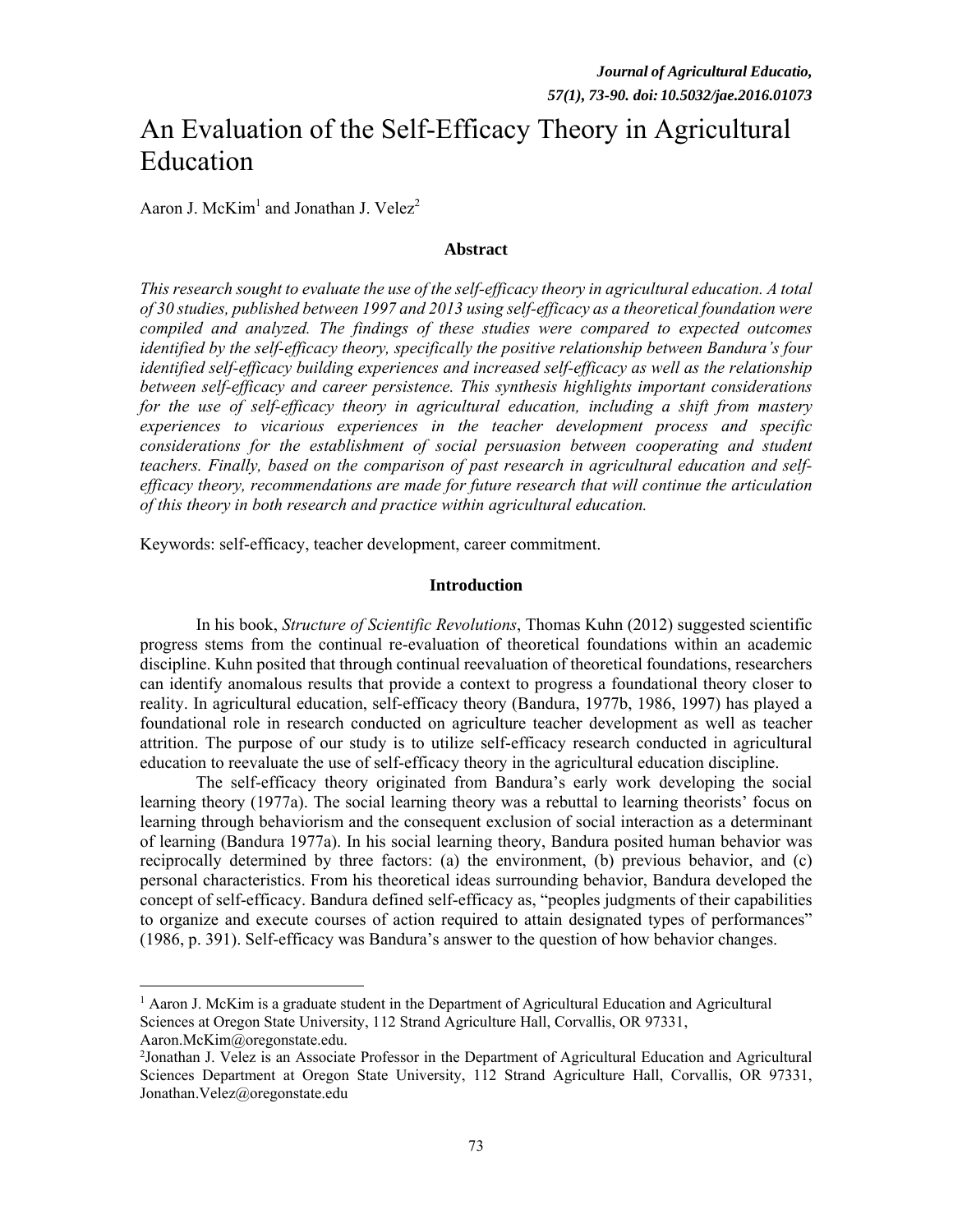Bandura (1986) thought behavior, or intention to behave a certain way, changed with experience. Specifically, Bandura conceptualized four experiences critical to the development of an individual's self-efficacy, and therefore behavior. The first, and as Bandura identified the most powerful, of these experiences are mastery experiences. Mastery experiences refer to an individual successfully accomplishing a given behavior. Bandura noted that once an individual was successful in accomplishing a behavior, that individual would be more likely to attempt the task again and find success. Vicarious experiences, the second strongest developer of self-efficacy, entail an individual observing another individual successfully accomplish a given behavior. Bandura described many important considerations when evaluating vicarious experiences, for example, the more the observing individual perceives him- or herself as similar to the observed individual, the more powerful the vicarious experiences are. Social persuasion, the third self-efficacy builder identified by Bandura (1986), refers to the impact of others on one's self-efficacy. More specifically, the concept of social persuasion states that if an individual were to receive verbal support from others in their environment (e.g., someone stating "I know you can do this" as the individual considers a task) their self-efficacy would increase. The final self-efficacy builder identified by Bandura, physiological and emotional states, acknowledges the importance of internal states to an individual's self-efficacy. Bandura posited that if an individual experienced, for example, excessive nerves or sweaty palms when considering a task, this individual's self-efficacy could be reduced. The following table, developed from a synthesis of relevant literature (Bandura, 1997, 1986; Tschannen-Moran, Woolfolk Hoy, & Hoy, 1998; Wolf, Foster, & Birkenholz, 2010), describes the application of the four self-efficacy developing experiences and an example of their application in teacher development (see Table 1).

## Table 1

| Experience                                   | Definition                                                                 | <b>Teacher Development Examples</b>                                                              |
|----------------------------------------------|----------------------------------------------------------------------------|--------------------------------------------------------------------------------------------------|
| Mastery                                      | Successfully<br>accomplishing the task.                                    | Student teaching, early field experiences,<br>peer teaching                                      |
| Vicarious                                    | Observing someone else<br>successfully accomplish<br>the task              | Observing peers teach, observing early<br>career teachers, observing videos of<br>teachers       |
| Social Persuasion                            | Encouragement or<br>feedback on your ability to<br>accomplish the task.    | Communication with cooperating teacher,<br>peer encouragement, feedback from teacher<br>educator |
| Physiological and<br><b>Emotional States</b> | Internal state and emotions<br>when considering or<br>completing the task. | Occurs when contemplating or completing<br>any task associated with teaching                     |

*Description of Self-Efficacy Building Experiences and Examples in Teacher Development* 

In addition to the developmental components of self-efficacy, Bandura postulated the impact of self-efficacy on an individual's persistence in a given task (Bandura, 1977, 1986, 1997). Bandura identified individuals anticipate challenges associated with tasks they are considering attempting. If an individual perceives the challenges associated with a task as being greater than his or her perceived abilities (i.e., self-efficacy), this individual is at a high risk to not attempt the task or discontinue their involvement in future tasks they perceive as similar. Alternatively, if an individual perceives his or her abilities related to a given task as higher than the perceived challenges, this individual is more likely to persist in the task.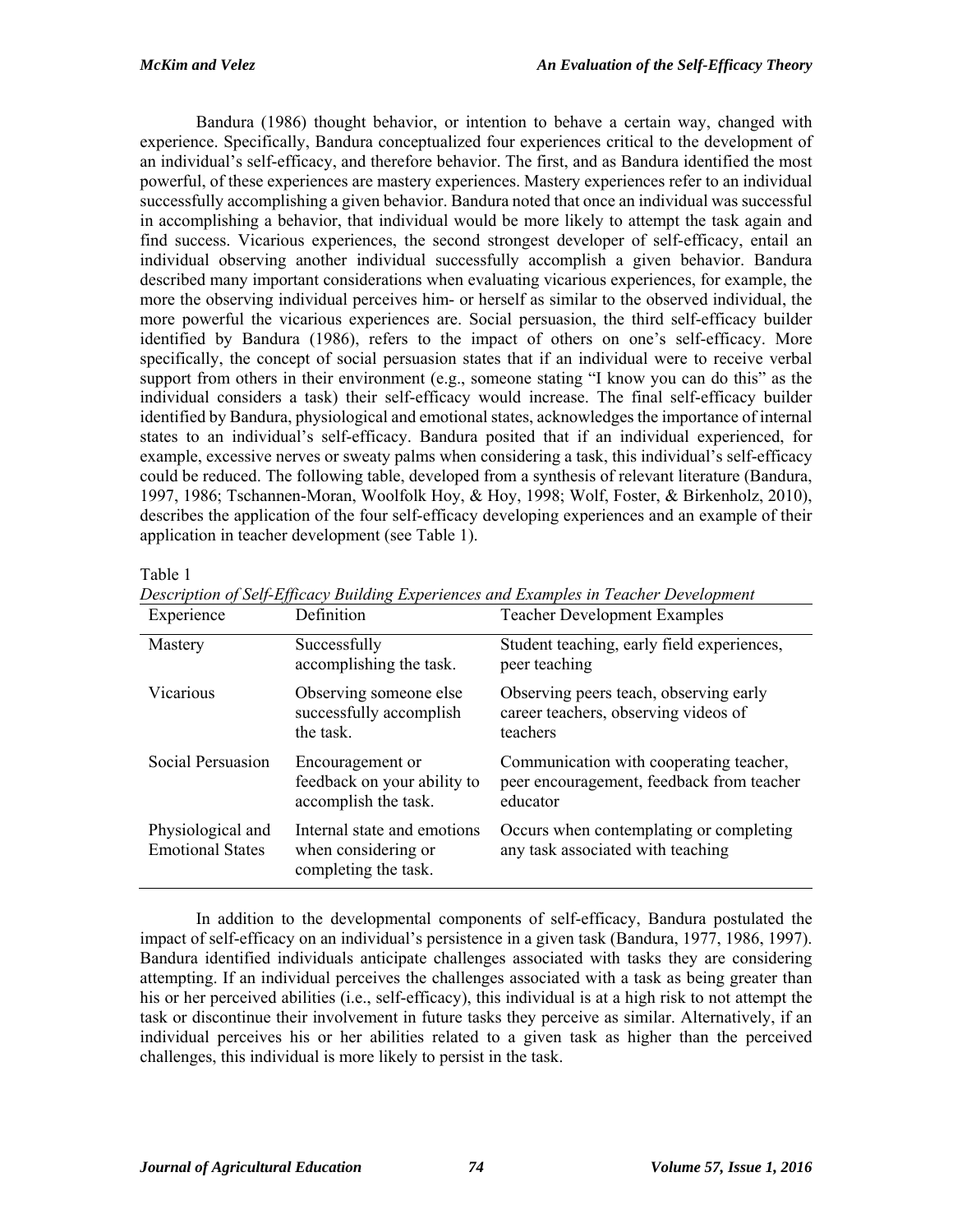Educational research picked up on the value of using the concept of self-efficacy in the development and success of teachers (Tschannen-Moran et al., 1998). In education, the selfefficacy of a teacher, or teacher self-efficacy, is identified as a teacher's belief in his or her abilities to execute the tasks associated with teaching (Tschannen-Moran et al., 1998). Teacher self-efficacy research has identified positive relationships between teachers' self-efficacy and their intention to remain in the teaching profession, persistence when working with difficult students, and overall effectiveness as a teacher (Tschannen-Moran et al., 1998).

 Within the field of agricultural education, self-efficacy research originated with a doctoral dissertation completed by Juan Rodriguez (1997) and has spanned to recent publications in the *Journal of Agricultural Education* (Stripling & Roberts, 2013a; 2013b). The research in agricultural education mirrors the dualistic nature of the theory of self-efficacy, addressing both the development of and outcomes associated with agriculture teachers' self-efficacy. With more than 17 years of research in agricultural education contributing to our knowledge of self-efficacy, an evaluation of the current state and future directions of the self-efficacy theory is needed. Furthermore, given self-efficacy research in agricultural education is often limited in scope and generalizability; we feel a synthesis of the research allows for a clarifying look at commonalities and conflicts within findings and gives readers a better understanding of how self-efficacy theory can be applied to both research and practice throughout agricultural education.

# **Purpose and Objectives**

 The purpose of this research was to describe the contributions of previous research in agricultural education as they inform our current understanding of self-efficacy theory in the agricultural education discipline. Furthermore, this research sought to provide future directions for self-efficacy research within agricultural education. This research addresses National Research Agenda priority area number five, efficient and effective agricultural education programs (Doerfert, 2011). By evaluating the current state and future directions of self-efficacy theory, we are providing an important synthesis of information related to the development of teachers' confidence in their abilities to teach agriculture effectively and their commitment to the agriculture teaching profession. The following research objectives were developed to guide our work.

Using research conducted in agricultural education related to self-efficacy:

- 1. Analyze the use of mastery experiences, vicarious experiences, social persuasion, and physiological and emotional states in the development of agriculture teachers;
- 2. Analyze evidence of the relationship between agriculture teachers' self-efficacy and their persistence in the agriculture teaching profession; and
- 3. Describe areas of research necessary for the continual development of self-efficacy theory within the agricultural education profession.

## **Methods**

# **Data Collection**

 Using the *Journal of Agricultural Education*, *Academic Search Premier*, *Regional and National Agricultural Education Conference Proceedings*, the *Journal of Southern Agricultural Education Research,* and Google Scholar, researchers collected 30 studies conducted in agricultural education, published between 1997 and 2013, that utilized the concept of self-efficacy as a theoretical foundation. The 30 studies were reviewed and categorized by their investigation of the development of self-efficacy or outcomes associated with self-efficacy, specifically the relationship between self-efficacy and agriculture teachers' persistence in the profession.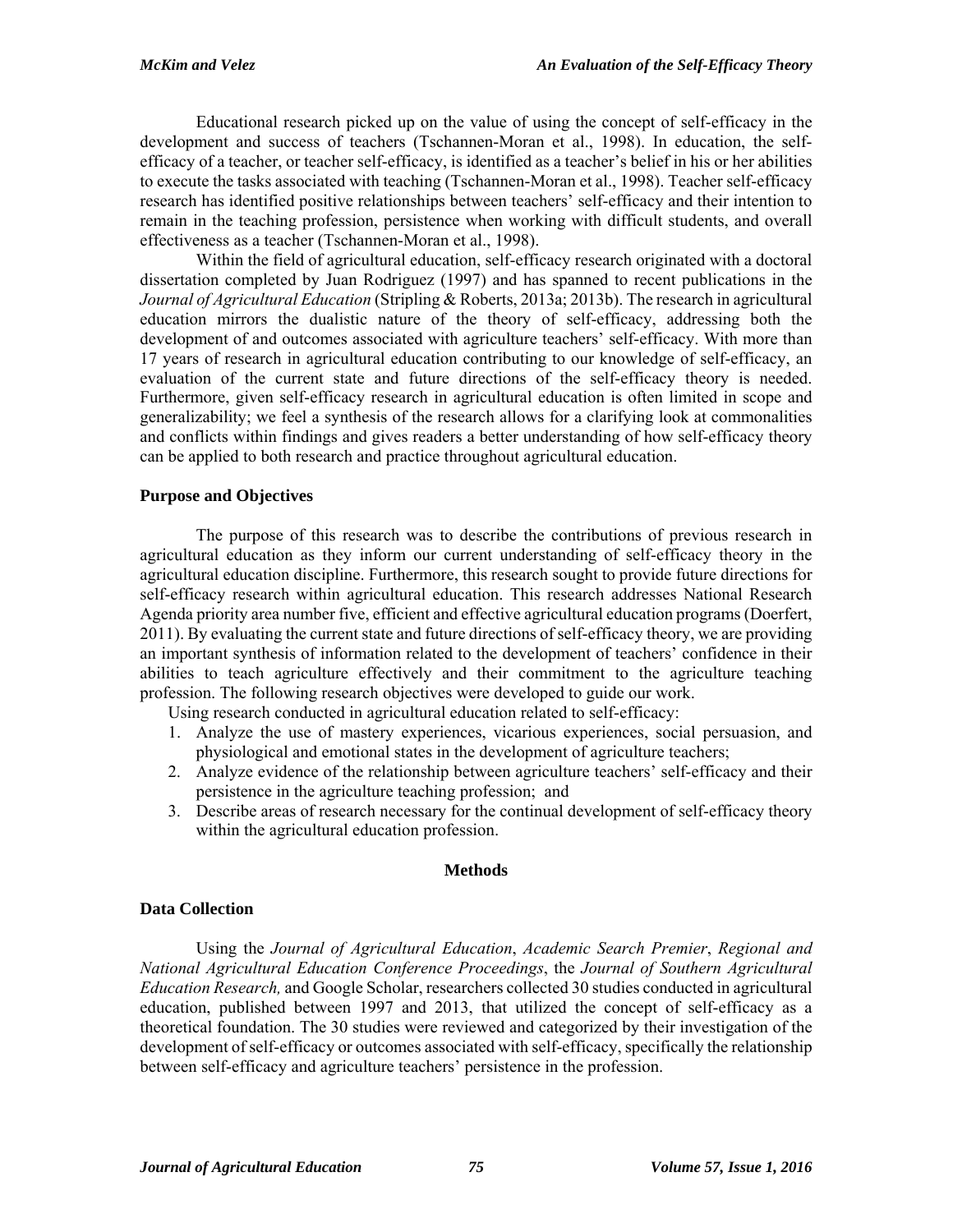## **Data Analysis**

 For both categories of studies, research addressing the development of self-efficacy and research addressing the outcomes associated with self-efficacy, a content analysis was conducted. A content analysis is defined as "…a careful, detailed, systematic examination and interpretation of a particular body of material in an effort to identify patterns, themes, biases, and meanings" (Berg, 2007, pp. 303-304). We systematically analyzed the findings of each study by comparing them to the theoretical postulations forwarded within self-efficacy theory. Once each study was analyzed in light of the self-efficacy theory, we looked across studies to identify commonalities and conflicts, both of which are highlighted in our findings. Through this process, researchers also identified areas of self-efficacy theory not yet investigated in agricultural education that, if researched, would continue the development of this theory within the field of agricultural education.

## **Findings and Discussion**

 Our discussion of previous research studies in agricultural education and their relationship to the self-efficacy theory is separated into two major themes: the development of self-efficacy and the relationship between self-efficacy and agriculture teachers' persistence in the teaching profession. We will first focus on the development of self-efficacy. This discussion is broken into four parts, which relate to the four self-efficacy building experiences put forth by Bandura (1977, 1986). Furthermore, to improve the flow of information, we merged the findings and discussion sections of this paper. While we acknowledge this is atypical, we feel it provides readers with evidence of how our discussion directly links to previous research within agricultural education.

#### **Development of Self-Efficacy: Mastery Experiences**

 Throughout the teacher development process there are a variety of opportunities for mastery experiences related to teaching (Tschannen-Moran et al., 1998). Within agricultural education, the first opportunities for teachers to engage in mastery experiences are early field experiences and peer teaching. In a 2001 study, Knobloch analyzed the impact of an early field experience in which, among other tasks, students "assisted their cooperating teacher with teaching or facilitating responsibilities" and a peer teaching experience in which teams of students taught their peers using a variety of teaching strategies. The study conducted by Knobloch identified early field experiences were not significantly related to preservice teachers' teaching efficacy, but peer teaching was significantly related to increased levels of teaching efficacy for one of the two groups analyzed.

 In addition to the Knobloch study, the peer teaching experience was tested as a component of a recent evaluation of the development of agriculture teachers' general and mathematics teaching efficacy (Stripling & Roberts, 2013a, 2013b). In this quasi-experimental study, preservice teachers in the treatment group were required to teach their peers two math-enhanced micro-teaching lessons. The research conducted by Stripling and Roberts found this treatment was ineffective at significantly improving the personal or mathematics teaching efficacy of preservice agriculture teachers.

 Researchers in agricultural education have also investigated potential mastery experiences during student teaching. Student teaching is designed to offer students practical, mastery experiences as teachers (Tschannen-Moran et al., 1998; Wolf et al., 2010). Research conducted by Wolf et al. (2010) found teaching additional courses during student teaching was related to lower levels of classroom management efficacy. Furthermore, a study of first through third year teachers conducted by Whittington, McConnell, and Knobloch (2006) found the number of classes taught was negatively correlated with the teaching efficacy of first through third year agriculture teachers.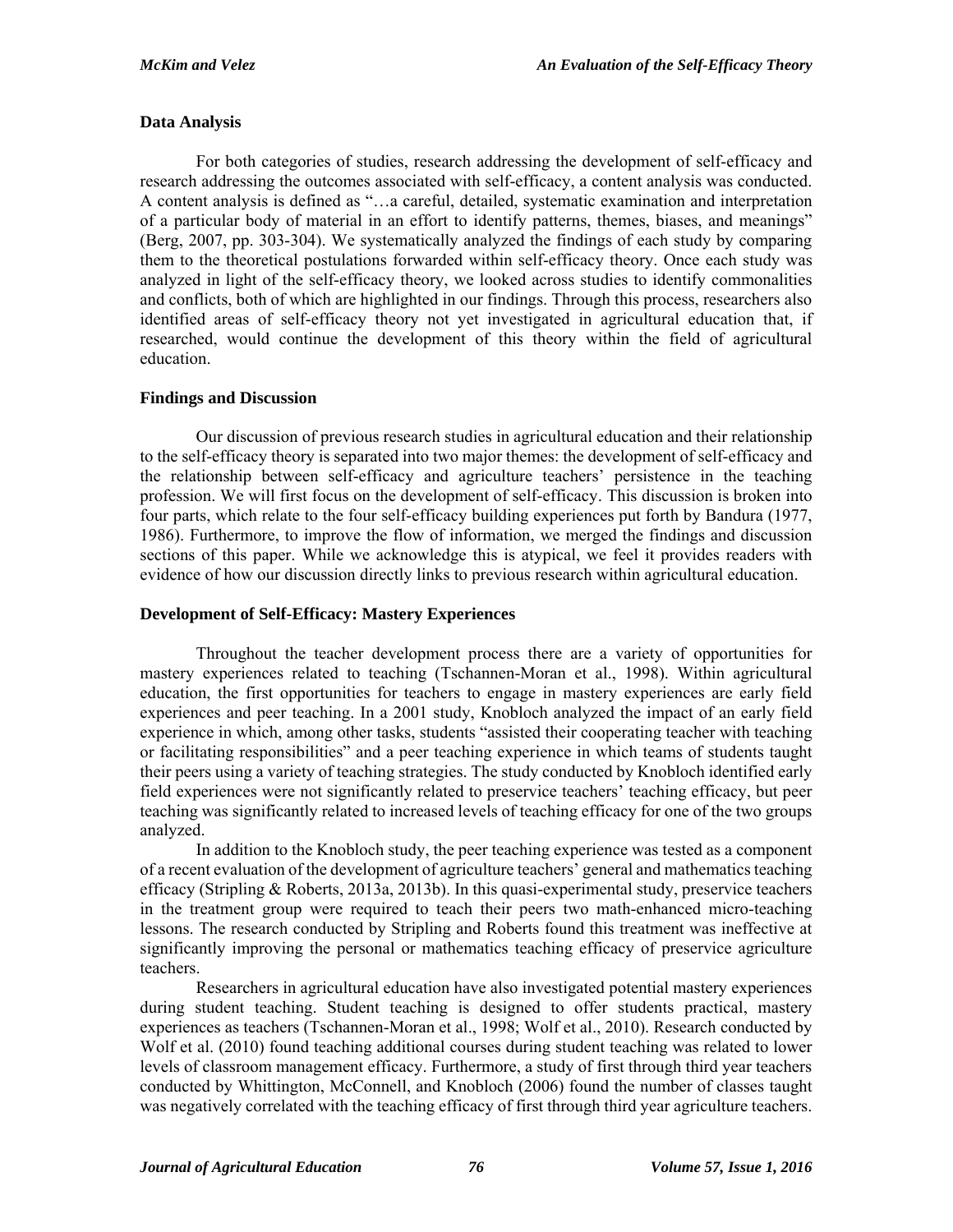The research in agricultural education exploring specific mastery experiences and their relationship with agriculture teachers' self-efficacy has highlighted important considerations for the use of the Self-Efficacy Theory in agricultural education. First, it is important to acknowledge that for mastery experiences to have a positive influence on self-efficacy, they must be perceived as positive by the individual (Bandura, 1977, 1986, 1997). This brings about a major concern in teacher preparation; increased self-efficacy leads to success, yet success is required to build selfefficacy. This concern may explain why previous research in agricultural education has found a negative relationship between additional preservice teaching experience and self-efficacy (Whittington et al., 2006; Wolf et al., 2010). In light of these findings, we suggest there is a potential for mastery experience overload among preservice teachers. Preservice teachers may not have had the opportunity to build their self-efficacy through mastery teaching experience; therefore, when they are presented with the potential for additional mastery experiences, in the form of additional courses to teach, they are susceptible to additional challenges and failure resulting in reduced selfefficacy.

## **Development of Self-Efficacy: Vicarious Experiences**

 In the absence of mastery experiences, vicarious experiences can be extremely powerful builders of self-efficacy (Bandura, 1977). However, research in agricultural education focused on the development of self-efficacy through vicarious experiences is limited. Two studies, discussed in the previous section, have investigated the impact of peer teaching experiences on preservice agriculture teachers' self-efficacy. The peer teaching experience offers a combination of both mastery and vicarious experiences as students both teach (mastery experience) and observe their peers teach (vicarious experience). Therefore, the findings from these studies will also be considered in this discussion. One additional study has addressed the relationship between specific vicarious experiences and preservice agriculture teachers' self-efficacy (Wolf et al., 2010). This research found the vicarious experiences of observing a first year agriculture teacher, observing another student teacher, observing a non-agriculture teacher, observing their cooperating teacher, and observing an agriculture teacher other than their cooperating teacher were all positively correlated with student teachers' general teaching efficacy. Furthermore, the most powerful of these experiences, observing a first year agriculture teacher, was found to explain 11% of the variance in general teacher efficacy.

 These findings support Bandura's position on the positive effect of vicarious experiences in the absence of mastery experience (Bandura, 1977). The limited research in agricultural education supports the idea that vicarious experiences, when considered without the presence of mastery experiences, are positively related to the teaching efficacy of agriculture teachers.

# **Development of Self-Efficacy: Social Persuasion**

 Research in agricultural education evaluating the impact of social persuasion on agriculture teachers' self-efficacy is sparse. In a 2007 study conducted by Edgar, Roberts, and Murphy, the type of social persuasion provided by student teachers' cooperating teacher was evaluated. In this quasi-experimental study, a structured communication tool outlining "12 sections of accomplished practices of the student teacher" (p. 22) was given to cooperating teachers. Cooperating teachers were asked to rate students in each of the twelve fields as well as provide feedback for each of the areas. When compared to a control group, the presence of this structured communication tool was detrimental to the teaching efficacy of these student teachers. The research team of Roberts, Harlin, and Briers (2008) also assessed the potential influence of social persuasion, through a peer student teacher, on a student teacher's self-efficacy. Roberts et al. (2008) found that placing two student teachers within the same student teaching experience, at the same time, did not result in increased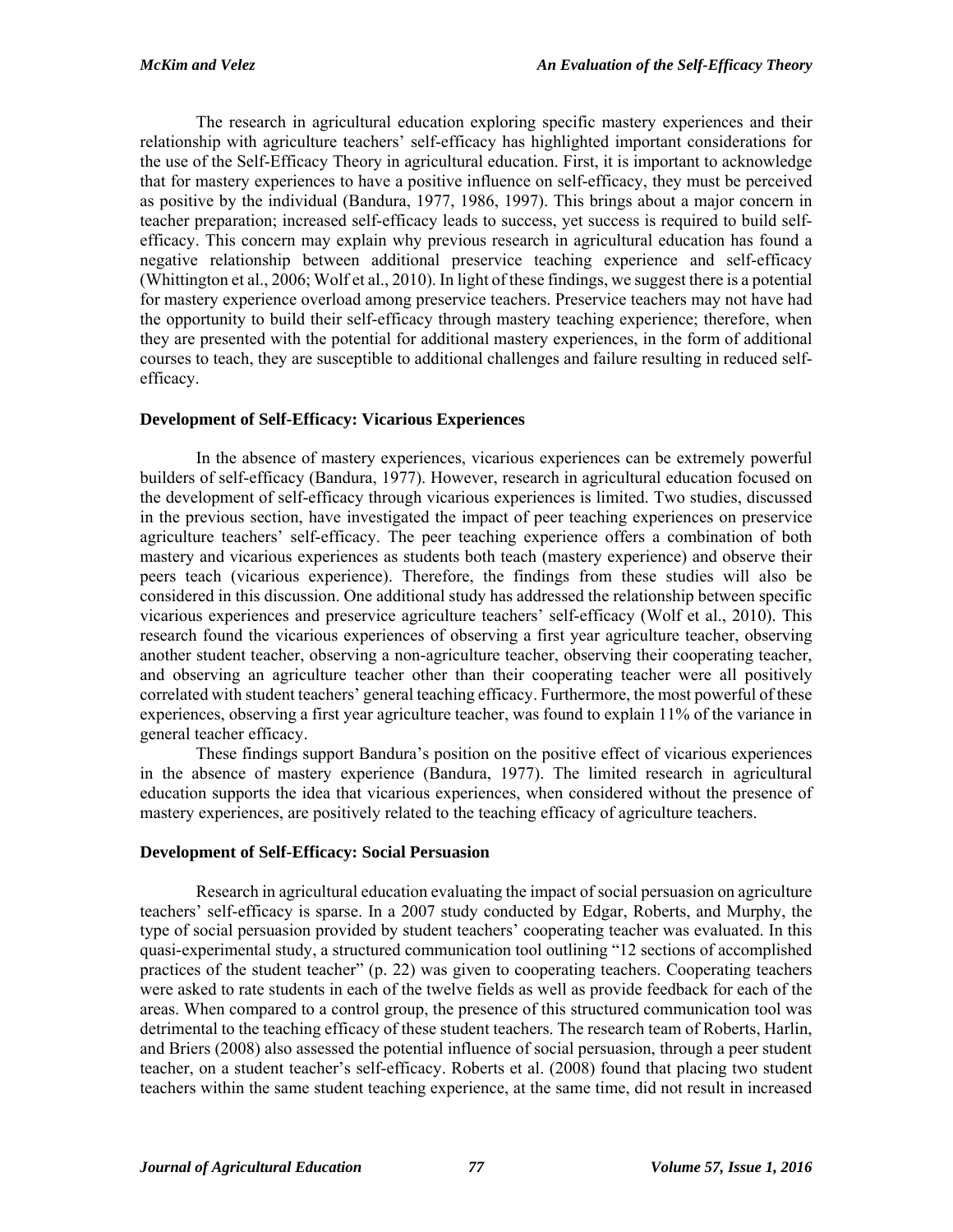self-efficacy gains when compared to a student teacher completing their experience without a peer student teacher.

 Research conducted by Wolf et al. (2010) also evaluated the impact of social persuasion on student teachers in agricultural education. This research team found both written and verbal feedback from the cooperating teacher was positively correlated with the teaching efficacy of student teachers. The strongest of these communication types, verbal feedback, explained 10% of the variance in student teachers' general teaching efficacy. Alternatively, being observed by another student teacher, which the researcher categorized as social persuasion, did not have a significant relationship with student teachers' general teaching efficacy.

 The research conducted in agricultural education on the relationship between social persuasion and teaching efficacy provides important insight into the role of social persuasion in the development of agriculture teachers. Research conducted by Wolf et al. (2010) supports the inclusion of social persuasion as a self-efficacy builder; however, additional research on social persuasion in agricultural education (Edgar et al., 2007; Roberts et al., 2008; Wolf et al., 2010) provide clarifying structure toward the type of social persuasion that supports the development of self-efficacy among student teachers.

## **Development of Self-Efficacy: Physiological and Emotional States**

 Agricultural education research has not yet assessed the role of physiological and emotional states as an influential factor to the development of agricultural education teachers' selfefficacy. Wolf et al. (2010) establish that physiological and emotional states are not assessed "as it is a construct that does not lend itself to measurement on a survey instrument" (p. 42). However, as we continue to develop the use of self-efficacy theory in agricultural education, consideration must be given to methods for measuring physiological and emotional states and their relationship to the development of self-efficacy among preservice and practicing agriculture educators.

 The majority of research in agricultural education evaluating the development of teachers' self-efficacy has looked at the relationship between teachers' perception of a broad experience (e.g., student teaching) and their self-efficacy. These studies have identified a positive relationship between teachers' self-efficacy and their perception of student teaching (Knobloch, 2006; Knobloch & Whittington, 2002; Whittington et al., 2006; Wolf, 2008), teacher preparation (Knobloch, 2006), and the first year of teaching agriculture (Wolf, 2008). These studies provide valuable insight into the importance of having positive teacher development experiences; however, they fail to identify specific experiences related to increased levels of self-efficacy. Therefore, as we discussed the development of agriculture teachers' self-efficacy, our focus centered on those studies which have analyzed specific experiences and their relationship with preservice and practicing agriculture teachers' self-efficacy.

# **Outcomes of Self-Efficacy: Persistence in the Agriculture Teaching Profession**

 One of the aspects of self-efficacy theory that makes it appealing to researchers in agricultural education is the relationship between self-efficacy and persistence in a given task. For a number of years, agricultural education has suffered a shortage of agriculture teachers (Kantrovich, 2010), a shortage often attributed, in part to teachers' persistence. Researchers in agricultural education have utilized self-efficacy theory as a theoretical foundation for the investigation into why agriculture teachers' are leaving the profession. Knobloch and Whittington (2003a) pioneered this research with an investigation of the relationship between self-efficacy and career commitment. This study found teachers with higher career commitment are more likely to maintain a steady level of self-efficacy, while teachers with a lower career commitment are more likely to experience declines in their self-efficacy.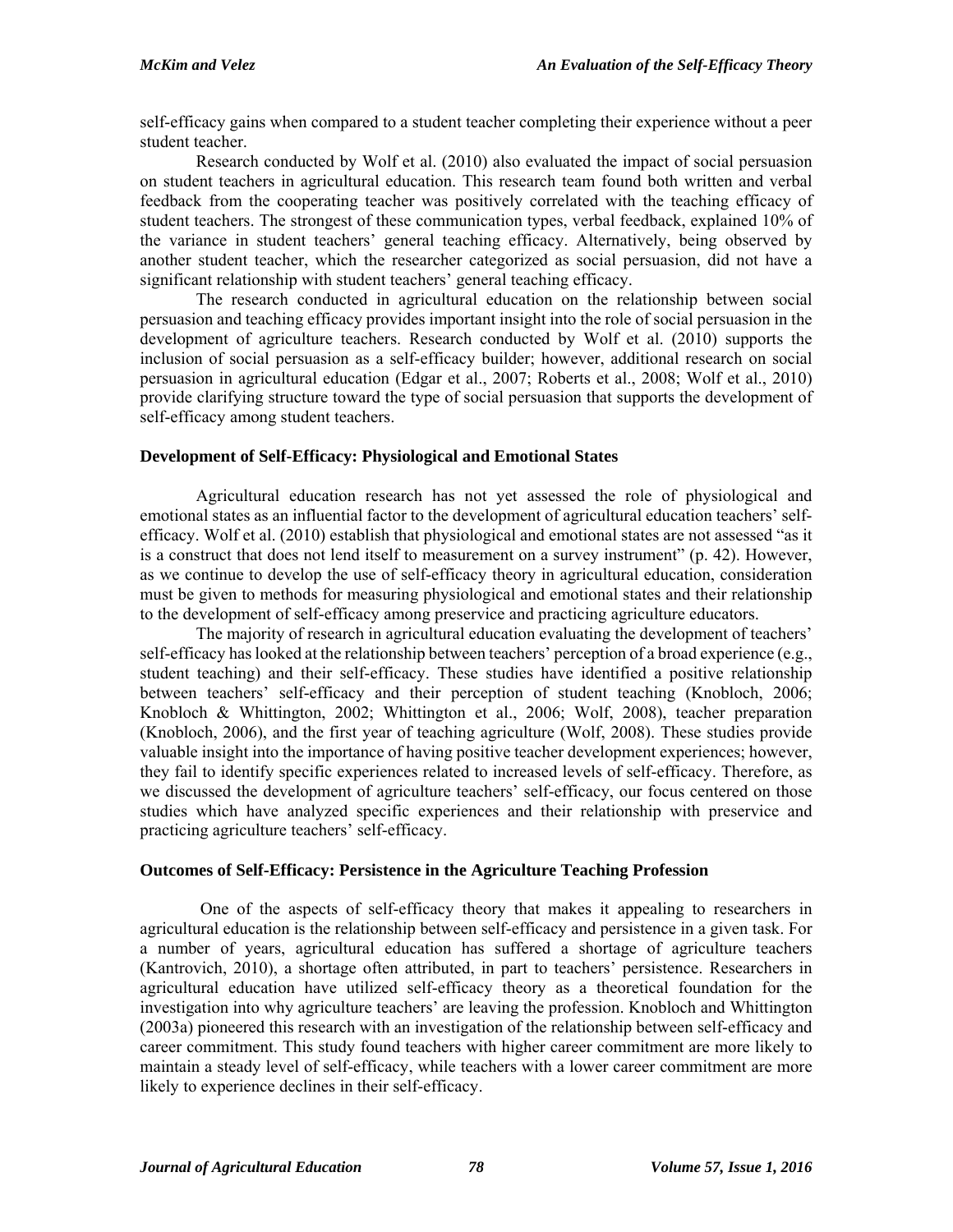Additional research in agricultural education has analyzed the relationship between selfefficacy and career commitment (Blackburn & Robinson, 2008; Swan, 2005; Wheeler & Knobloch, 2006). The work completed by Swan (2005) found 17% of the variance in career intent could be attributed to the perceived efficacy of student teachers. Additionally, the research completed by Wheeler and Knobloch (2006) supports the idea of agriculture teachers' self-efficacy being positively related to career commitment. Furthermore, when studying the job satisfaction of Kentucky agriculture teachers, Blackburn and Robinson (2008) identified a positive relationship between self-efficacy and job satisfaction. The research completed in agricultural education supports the theorized relationship between self-efficacy and persistence in a given task.

 Our discussion of the research studies conducted in agricultural education focused on studies addressing specific components of the theory of self-efficacy. However, we acknowledge research in agricultural education using self-efficacy as a theoretical foundation includes far more lines of inquiry. Therefore, we have synthesized these studies and provide the population, selfefficacy instrument, and selective findings for the 30 identified studies conducted in agricultural education and provide this information in Table 2.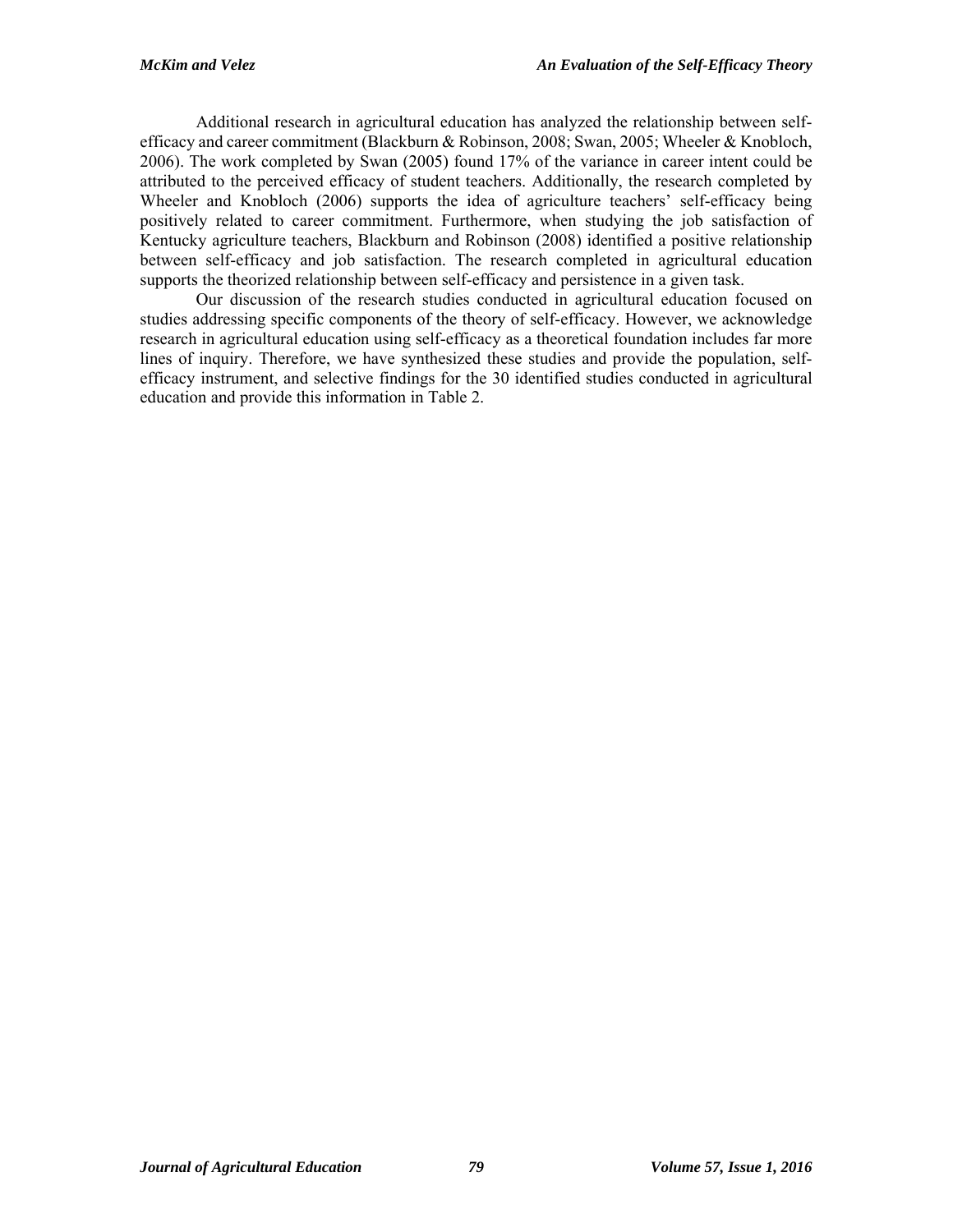| anie |  |
|------|--|
|------|--|

*History of Self-Efficacy Research in Agricultural Education* 

| Author(s),<br>Year                                | <b>Population</b>                                                                                | <b>Teacher Efficacy</b><br><b>Instrument Used</b>                                      | <b>Findings</b>                                                                                                                                                                                                     |  |
|---------------------------------------------------|--------------------------------------------------------------------------------------------------|----------------------------------------------------------------------------------------|---------------------------------------------------------------------------------------------------------------------------------------------------------------------------------------------------------------------|--|
| Rodriguez,<br>1997                                | Preservice through second<br>year agriculture teachers in                                        | Teacher Self Efficacy Scale<br>(short form)                                            | Field dependent learning style yielded higher perceived<br>efficacy scores than field independent or field neutral.                                                                                                 |  |
|                                                   | Ohio during the 1996-1997<br>school year.                                                        | (Hoy & Woolfolk, 1993)                                                                 | Learning style was measured using the Group Embedded<br>Figures Test.                                                                                                                                               |  |
| Knobloch,<br>2001                                 | Two groups of preservice<br>agricultural education students                                      | Teacher Self Efficacy Scale<br>(short form)                                            | One group experienced a significant increase in perceived<br>personal teaching efficacy after peer teaching, the other                                                                                              |  |
|                                                   | enrolled in a foundational<br>agricultural education class.                                      | (Woolfolk & Hoy, 1990)                                                                 | group did not. Neither group experienced an increase in<br>perceived efficacy after their early field experience.                                                                                                   |  |
| Knobloch &<br>Whittington,                        | Student teachers through third<br>year agriculture teachers in                                   | The Ohio State Teacher Sense<br>of Efficacy Scale (TSES)                               | Collective teacher efficacy accounted for 10.8% of the<br>variation in perceived efficacy, teacher support accounted                                                                                                |  |
| 2002                                              | Ohio during the 2001-2002<br>school year.                                                        | (Tschannen-Moran &<br>Woolfolk Hoy, 2001)                                              | for 1.0% of perceived efficacy, and perception of student<br>teaching accounted for 2.8% of perceived efficacy.                                                                                                     |  |
| Knobloch &<br>Whittington,<br>2003a               | First through third year<br>agriculture teachers in Ohio<br>during the 2001-2002 school<br>year. | <b>TSES</b>                                                                            | After ten weeks of teaching, the perceived efficacy of a low<br>career commitment group dropped while the perceived<br>efficacy of a high career commitment group remained the<br>same.                             |  |
| Knobloch &<br>Whittington,<br>2003b;              | Student teachers through third<br>year agriculture teachers in<br>Ohio during the 2001-2002      | Questionnaire developed<br>based on Bandura's concept<br>of self-efficacy and Darling- | After the initial ten weeks of school, student teachers were<br>found to have the highest sense of efficacy while first year<br>teachers were found to have the lowest sense of efficacy.                           |  |
| Knobloch,<br>2002                                 | school year.                                                                                     | Hammonds (1999) review of<br>effective teacher qualities.                              |                                                                                                                                                                                                                     |  |
| Swan, 2005                                        | Preservice agricultural<br>education students at The Ohio<br>State University in 2004.           | <b>TSES</b>                                                                            | Learning style did not relate to perceived efficacy. This<br>study found 17% of the variance in career intent was<br>associated with self-efficacy.                                                                 |  |
| Whittington,<br>McConnell, &<br>Knobloch,<br>2006 | Ohio agriculture teachers in<br>their first three years of<br>teaching in 2002.                  | <b>TSES</b>                                                                            | Perceiving the student teaching experience as excellent was<br>a significant, positive predictor of teacher efficacy. Number<br>of class preparations was a significant, negative predictor<br>of teacher efficacy. |  |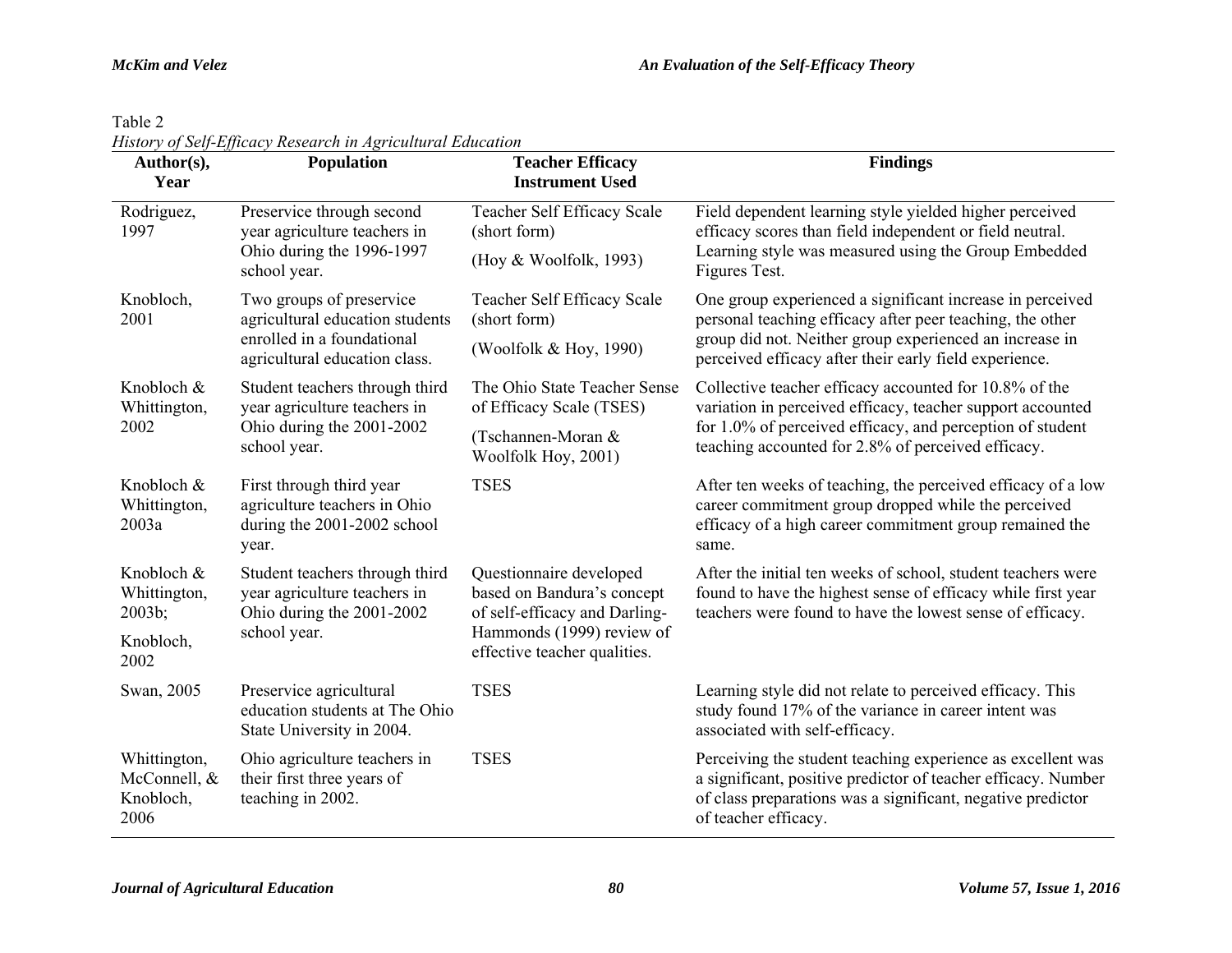Table 2 (continued)

*History of Self-Efficacy Research in Agricultural Education* 

| Author(s),                              | Population                                                                                                          | <b>Teacher Efficacy</b>                                                                     | <b>Findings</b>                                                                                                                                                                                                                                                      |
|-----------------------------------------|---------------------------------------------------------------------------------------------------------------------|---------------------------------------------------------------------------------------------|----------------------------------------------------------------------------------------------------------------------------------------------------------------------------------------------------------------------------------------------------------------------|
| Year                                    |                                                                                                                     | <b>Instrument Used</b>                                                                      |                                                                                                                                                                                                                                                                      |
| Knobloch,<br>2006                       | Student teachers at The Ohio<br>State University and<br>University of Illinois during<br>the 2001-2002 school year. | <b>TSES</b>                                                                                 | Those student teachers who perceived their teacher prep<br>programs positively had a higher sense of efficacy. The two<br>groups had similar perceived efficacy throughout the<br>student teaching experience.                                                       |
| Roberts,<br>Harlin, &<br>Ricketts, 2006 | <b>Student teachers at Texas</b><br>A&M in the 2004 Fall cohort.                                                    | <b>TSES</b>                                                                                 | Perceived efficacy increased during a four week on-campus<br>experience, then dropped halfway through student teaching,<br>but rebounded by the end of the student teaching<br>experience. Perceived student engagement efficacy<br>dropped during student teaching. |
| Rocca &                                 | Agriculture teachers in their                                                                                       | <b>TSES</b>                                                                                 | Alternatively certified teachers were, on average, 10 years                                                                                                                                                                                                          |
| Washburn,                               | first five years of teaching in                                                                                     |                                                                                             | older than traditionally certified teachers, with an average                                                                                                                                                                                                         |
| 2006                                    | Florida during the 2003-2004<br>school year.                                                                        |                                                                                             | of 12 more years of agricultural experience. Alternatively<br>and traditionally certified teachers were equally efficacious.                                                                                                                                         |
| Duncan &                                | Middle school and/or high                                                                                           | Researcher developed                                                                        | Traditionally certified teachers had higher self-efficacy                                                                                                                                                                                                            |
| Ricketts, 2006                          | school agriculture teachers in a<br>southern state during the 2004-<br>2005 school year.                            | instrument measuring self-<br>efficacy in four areas specific<br>to agricultural education. | scores in the following areas: content knowledge,<br>FFA/SAE/Leadership Development, program management.<br>Similar efficacy was observed in teaching and learning.                                                                                                  |
| Wheeler &                               | Illinois agriculture teachers in                                                                                    | <b>TSES</b>                                                                                 | Teaching experience was negatively correlated with                                                                                                                                                                                                                   |
| Knobloch,<br>2006                       | the first four years of teaching<br>during the 2002-2003 school<br>year.                                            |                                                                                             | perceived efficacy. Contract length, career commitment,<br>student enrollment, and teaching experience explained 11%<br>of the variation in teachers' sense of efficacy.                                                                                             |
| Harlin,                                 | Student teachers at Tarleton                                                                                        | <b>TSES</b>                                                                                 | Teachers' sense of efficacy increased through a four week                                                                                                                                                                                                            |
| Roberts,                                | State, Texas A&M, Texas                                                                                             |                                                                                             | on-campus experience, declined to its lowest level at the                                                                                                                                                                                                            |
| Briers,                                 | Tech, and Oklahoma State in                                                                                         |                                                                                             | mid-point of student teaching, and rebounded to the highest                                                                                                                                                                                                          |
| Mowen, &                                | 2005.                                                                                                               |                                                                                             | level at the end of student teaching.                                                                                                                                                                                                                                |
| Edgar, 2007                             |                                                                                                                     |                                                                                             |                                                                                                                                                                                                                                                                      |
| Hamilton &                              | Mississippi agriculture                                                                                             | Science Teaching Efficacy                                                                   | Mississippi agriculture teachers in this study identified a                                                                                                                                                                                                          |
| Swortzel,                               | teachers participating in a                                                                                         | Belief Instrument (Riggs $\&$                                                               | high self-efficacy toward teaching science. A low, negative                                                                                                                                                                                                          |
| 2007                                    | GIS/GPS workshop in 2006.                                                                                           | Enochs, 1990)                                                                               | relationship was found between agriculture teachers'<br>science teaching self-efficacy and capacity to teach science<br>integrated process skills.                                                                                                                   |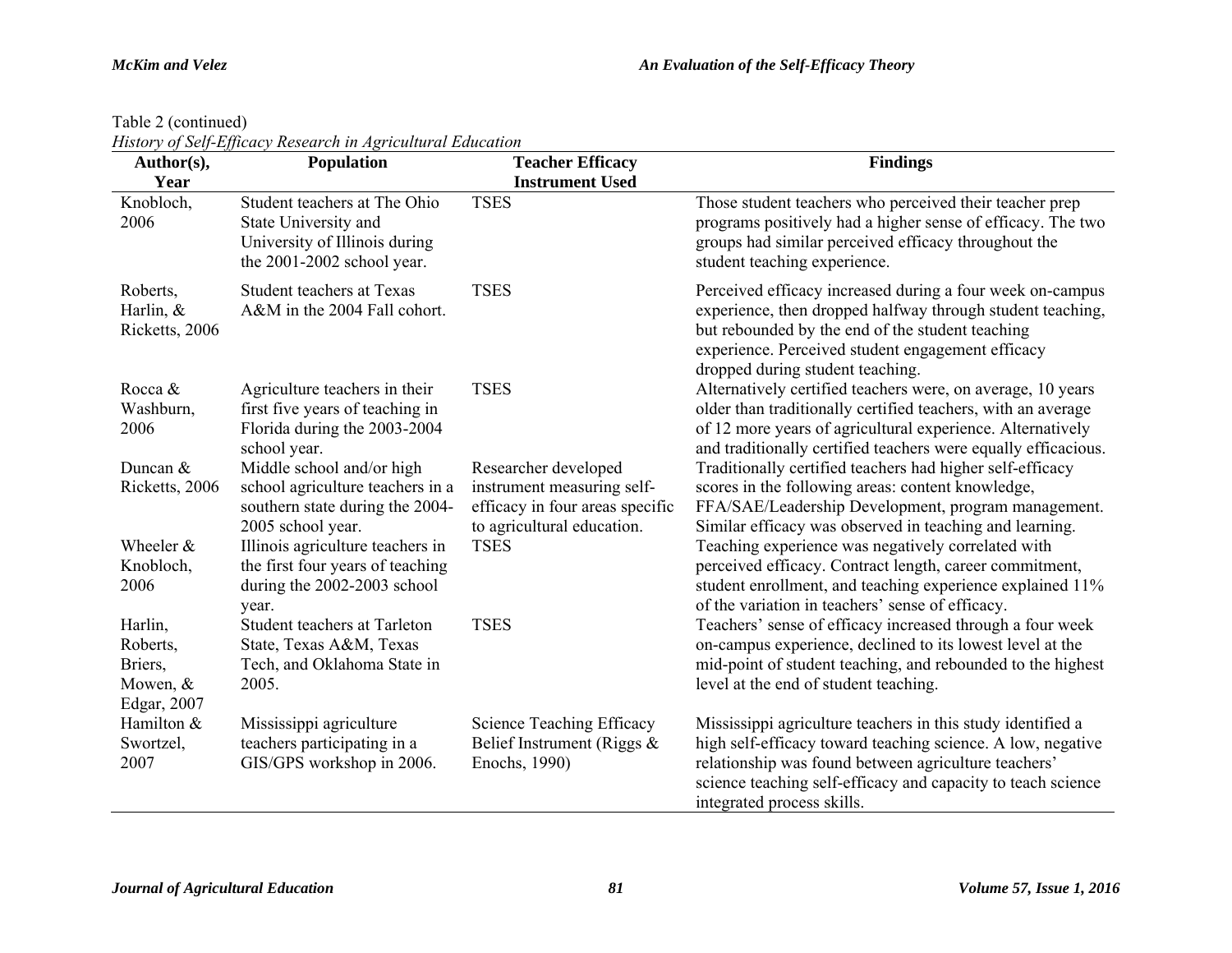Table 2 (continued)

|  |  | History of Self-Efficacy Research in Agricultural Education |  |
|--|--|-------------------------------------------------------------|--|

| Author(s),<br>Year                                    | History of Belf Efficiely Research in Agricultural Eulication<br><b>Population</b>                                                   | <b>Teacher Efficacy</b><br><b>Instrument Used</b>                                                                              | <b>Findings</b>                                                                                                                                                                                                                                          |
|-------------------------------------------------------|--------------------------------------------------------------------------------------------------------------------------------------|--------------------------------------------------------------------------------------------------------------------------------|----------------------------------------------------------------------------------------------------------------------------------------------------------------------------------------------------------------------------------------------------------|
| Edgar,<br>Roberts, &<br>Murphy, 2007<br>Roberts,      | <b>Student teachers at Texas</b><br>A&M during the 2004, 2005,<br>and 2006 Fall cohorts.<br><b>Student teachers at Texas</b>         | <b>TSES</b><br><b>TSES</b>                                                                                                     | Structured communication with the cooperating teacher<br>yielded a lower perception of efficacy while the perceived<br>efficacy in the unstructured group increased.<br>Researchers observed a dip in perceived efficacy at the                          |
| Mowen,<br>Edgar, Harlin,<br>& Briers, 2007            | A&M during the 2005 Spring<br>and Fall semesters.                                                                                    |                                                                                                                                | mid-point of student teaching. Researchers found the<br>personality type "sensing" was negatively correlated with<br>instructional strategies efficacy and the personality type<br>"judging" was positively related to classroom management<br>efficacy. |
| Wolf, 2008,<br>2011                                   | Agriculture teachers in Ohio<br>who had been licensed though<br>The Ohio State University<br>teaching four years or less in<br>2008. | Researcher designed<br>instrument used to collect<br>agriculture teachers' sense of<br>efficacy in classroom, FFA,<br>and SAE. | Highest level of perceived efficacy found in the classroom<br>domain, lowest sense of efficacy in the SAE domain.<br>Teachers' perception of their student teaching and first year<br>of teaching were positively correlated with perceived<br>efficacy. |
| Roberts,<br>Harlin, $&$<br>Briers, 2008               | Texas A&M student teachers<br>from 2004 to 2006.                                                                                     | <b>TSES</b>                                                                                                                    | Student teachers paired with another student teacher within<br>the same experience had statistically similar self-efficacy<br>development trajectories to those student teachers<br>completing their experience individually.                            |
| Blackburn &<br>Robinson,<br>2008                      | Agriculture teachers in<br>Kentucky in their first six<br>years of teaching.                                                         | <b>TSES</b>                                                                                                                    | Teachers with three to four years of teaching experience<br>had the lowest self-efficacy and job satisfaction scores.<br>Perceived efficacy was positively correlated with overall<br>job satisfaction.                                                  |
| Stripling,<br>Ricketts,<br>Roberts, &<br>Harlin, 2008 | University of Georgia and<br>Texas A&M University<br>students from the Fall of 2004<br>to the Spring of 2006.                        | <b>TSES</b>                                                                                                                    | Preservice students' perceived teaching efficacy increased<br>at each point of data collection: before teaching methods<br>class, after teaching methods class, and after student<br>teaching.                                                           |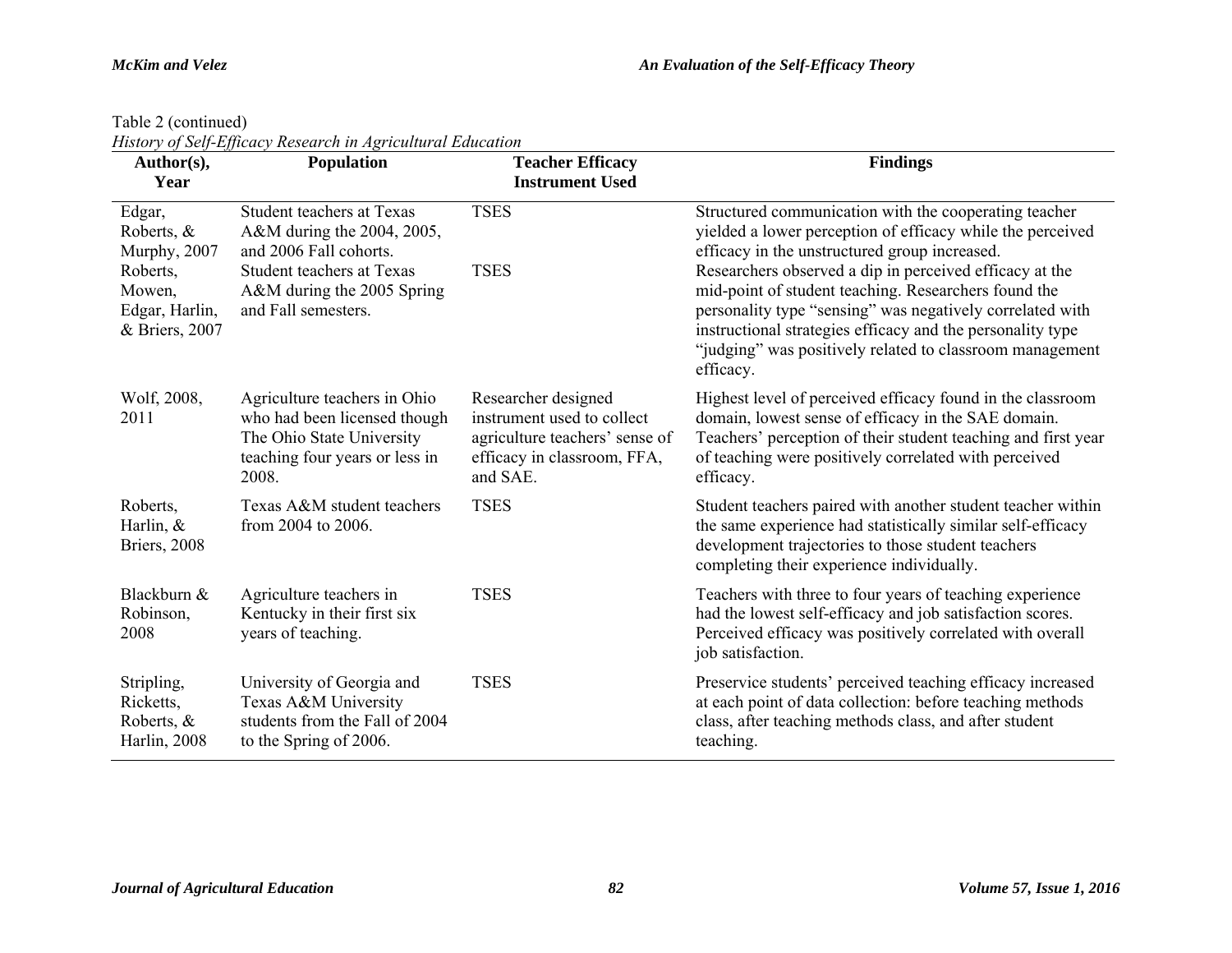Table 2 (continued)

|  |  |  | History of Self-Efficacy Research in Agricultural Education |
|--|--|--|-------------------------------------------------------------|

| Author(s),<br>Year                                                  | Population                                                                                                | <b>Teacher Efficacy</b><br><b>Instrument Used</b>                                                                                                 | <b>Findings</b>                                                                                                                                                                                                                                                                                                                                                                                                                          |
|---------------------------------------------------------------------|-----------------------------------------------------------------------------------------------------------|---------------------------------------------------------------------------------------------------------------------------------------------------|------------------------------------------------------------------------------------------------------------------------------------------------------------------------------------------------------------------------------------------------------------------------------------------------------------------------------------------------------------------------------------------------------------------------------------------|
| Wolf, Foster,<br>& Birkenholz,<br>2010                              | Student teachers at The Ohio<br>State University during the<br>2007 Fall term.                            | <b>TSES</b>                                                                                                                                       | Vicarious experiences accounted for the strongest<br>relationship with perceived efficacy. Specifically,<br>observing a first year teacher accounted for 11% of<br>perceived efficacy and 14% of the perceived instructional<br>strategies efficacy. Cooperating teacher feedback was<br>positively correlated with perceived efficacy. The number<br>of courses taught was negatively correlated with classroom<br>management efficacy. |
| Aschebrener,<br>Garton, &<br>Ross, 2010                             | Early career agriculture<br>teachers in Missouri during the<br>2006-2007 school year.                     | Modified version of working<br>with diverse students scale<br>(Brownell & Pajares, 1999).                                                         | Perceived efficacy accounted for 14% of the variance in<br>teachers' self-perceived success working with students with<br>special needs.                                                                                                                                                                                                                                                                                                 |
| Burris,<br>McLaughlin,<br>McCulloch,<br>Brashears, &<br>Fraze, 2010 | First and fifth year agriculture<br>teachers in Texas during the<br>2006-2007 school year.                | General and personal teacher<br>self-efficacy through the<br>Teacher Self Efficacy Scale<br>(Woolfolk & Hoy, 1990).                               | Fifth year agriculture teachers were more efficacious in:<br>personal teaching, general teaching and in five areas of<br>specific agriculture content knowledge. The differences in<br>self-efficacy between the two groups were considered<br>"small."                                                                                                                                                                                  |
| Hartfield,<br>2011                                                  | Agriculture teachers in<br>Arizona during the 2010-2011<br>school year.                                   | Agriculture Teacher Self-<br>Efficacy Scale (Wolf, 2008)                                                                                          | Experienced teachers were more efficacious in the<br>classroom, FFA and SAE domains when compared to<br>Arizona teachers with five years, or less, experience.                                                                                                                                                                                                                                                                           |
| Swan, Wolf,<br>& Cano, 2011                                         | Longitudinal study of The<br>Ohio State University's 2004<br>Fall agriculture student<br>teaching cohort. | <b>TSES</b>                                                                                                                                       | The lowest point of self-efficacy was after the first year of<br>teaching, the highest point of self-efficacy was after the<br>student teaching experience. Student engagement was the<br>lowest self-efficacy domain throughout the study.                                                                                                                                                                                              |
| Stripling $\&$<br>Roberts, 2012                                     | Florida preservice agriculture<br>teachers during the Fall 2010<br>semester.                              | <b>Mathematics Enhancement</b><br>Teaching Efficacy Instrument<br>$(Jansen, 2007)$ and<br>Mathematics Ability Test<br>(Stripling & Roberts, 2012) | Although preservice teachers perceived their personal<br>mathematics efficacy, mathematics teaching efficacy, and<br>personal teaching efficacy as moderate to high they did not<br>have strong mathematics ability.                                                                                                                                                                                                                     |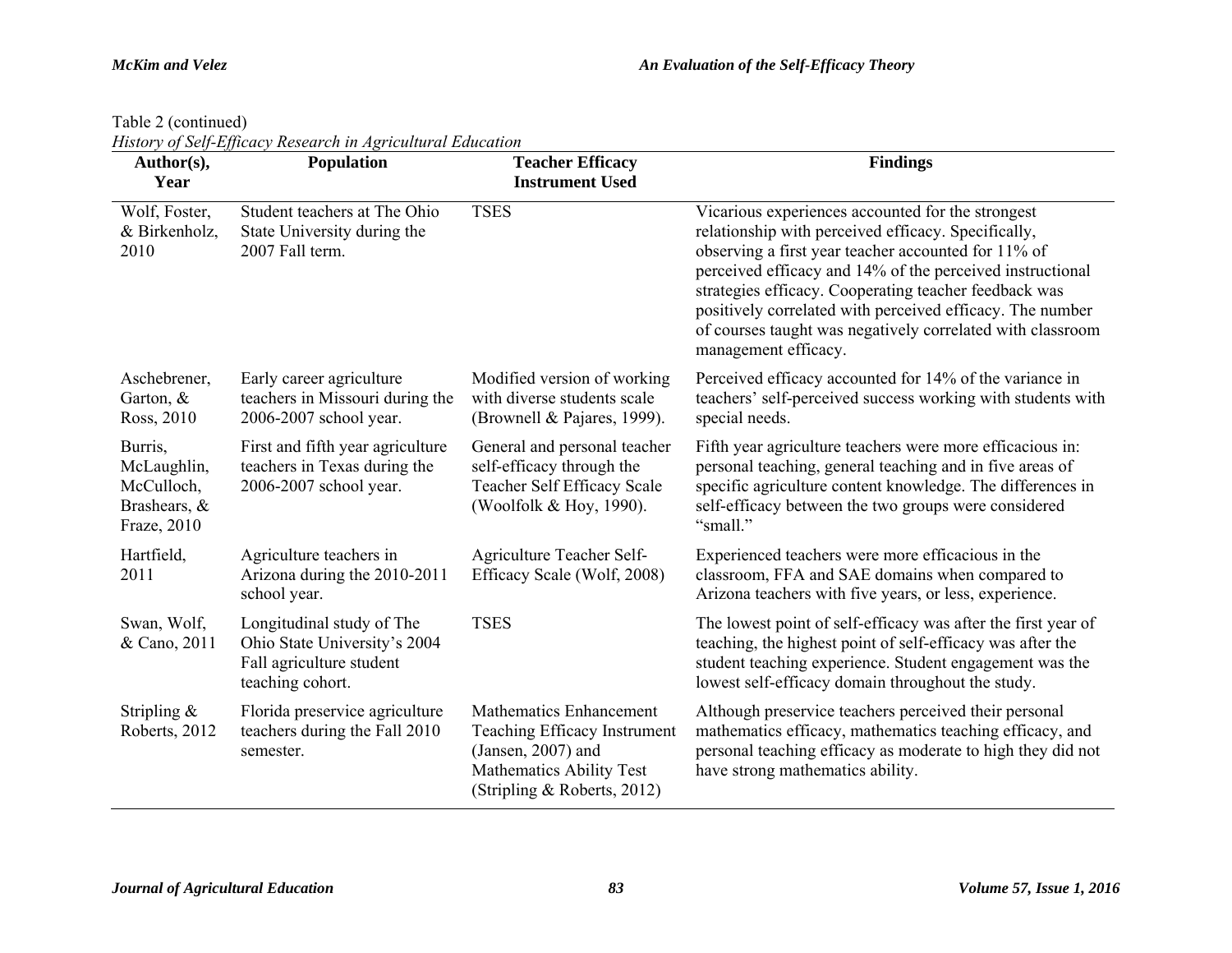Table 2 (continued)

| Author(s),<br>Year                  | History of Belf-Efficacy Research in Agricultural Education<br><b>Population</b>                    | <b>Teacher Efficacy</b><br><b>Instrument Used</b>                                                                                                        | <b>Findings</b>                                                                                                                                                                                                                                                                                                                                                                                                                                                                                |
|-------------------------------------|-----------------------------------------------------------------------------------------------------|----------------------------------------------------------------------------------------------------------------------------------------------------------|------------------------------------------------------------------------------------------------------------------------------------------------------------------------------------------------------------------------------------------------------------------------------------------------------------------------------------------------------------------------------------------------------------------------------------------------------------------------------------------------|
| McKim &<br>Saucier, 2013            | Missouri agriculture teachers<br>responsible for mechanics<br>shop management in 1989 and<br>2008.  | Researchers modified<br>Johnson's (1989) agricultural<br>mechanics competency<br>instrument                                                              | Agriculture teachers in 2008 were more competent in their<br>ability to maintain computer based school academic<br>records, develop a written statement of agricultural<br>mechanics lab policies/procedures, and develop a<br>procedure to ensure proper agricultural mechanics clean up.                                                                                                                                                                                                     |
| Stripling $\&$<br>Roberts,<br>2013a | Florida preservice agriculture<br>teachers during the Fall 2010<br>and Spring 2011 semesters.       | <b>Mathematics Enhancement</b><br>Teaching Efficacy Instrument<br>$(Jansen, 2007)$ and<br>Mathematics Ability Test<br>(Stripling & Roberts, 2012)        | Researchers analyzed the effect of a math-enhanced<br>agricultural teaching methods course on preservice<br>agriculture teachers. The math-enhanced course<br>significantly increased preservice teachers' mathematics<br>ability. Additionally, a statistically insignificant decrease in<br>preservice teachers' personal mathematics efficacy and a<br>statistically insignificant increase was found in<br>mathematics and personal teaching efficacy.                                     |
| Stripling $\&$<br>Roberts,<br>2013b | Florida preservice agriculture<br>teachers during the Fall 2011<br>semester.                        | Mathematics Enhancement<br>Teaching Efficacy Instrument<br>(Jansen, 2007)                                                                                | Researchers compared a preservice agriculture teacher<br>group engaged in a math-heavy teaching methods course<br>using mathematics teaching and integration strategies and a<br>group taught in a teaching methods course without a math<br>focus. No statistically significant differences were found in<br>the change in personal mathematics efficacy, mathematics<br>teaching efficacy, or personal teaching efficacy between<br>the two groups over the 15 week teaching methods course. |
| Stripling $\&$<br>Roberts,<br>2013c | Florida preservice agriculture<br>teachers during the 2010-2011<br>and 2011-2012 academic<br>years. | <b>Mathematics Enhancement</b><br>Teaching Efficacy Instrument<br>$(Jansen, 2007)$ and<br><b>Mathematics Ability Test</b><br>(Stripling & Roberts, 2012) | Mathematics teaching efficacy had a moderate, positive<br>relationship with personal mathematics efficacy, grade<br>point average, and date of last mathematics course.<br>Personal teaching efficacy had a moderate, positive<br>relationship with preservice teachers' enrollment in an<br>intermediate high school mathematics course.                                                                                                                                                      |

*History of Self-Efficacy Research in Agricultural Education*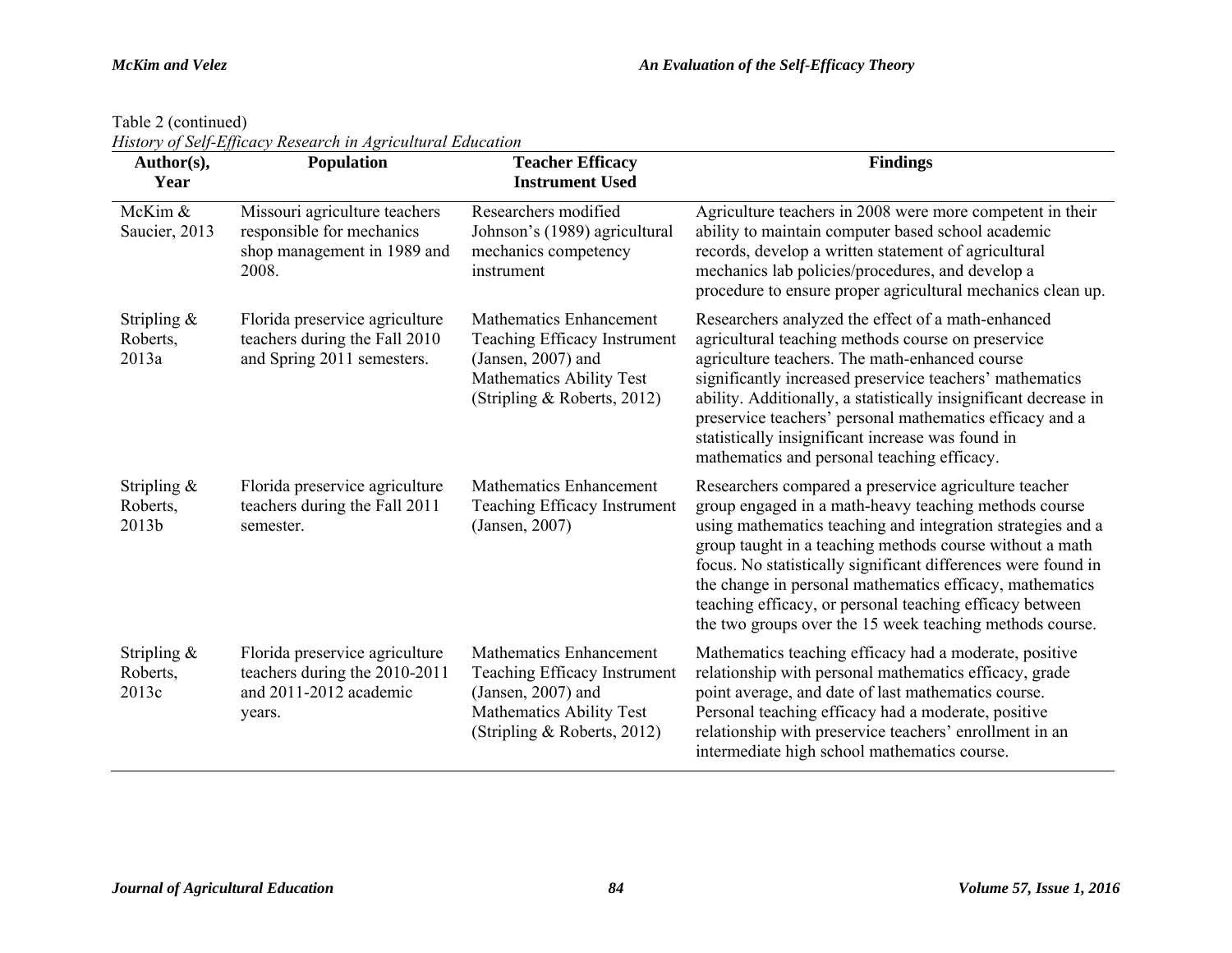## **Conclusions and Recommendations**

 The agricultural education profession has utilized the concept self-efficacy as a theoretical underpinning for research since 1997. Our study sought to utilize this expansive research to evaluate self-efficacy theory and its utility in the agricultural education discipline. Our focus was on two areas of self-efficacy research in agricultural education. First, we synthesized research in the four developmental experiences related to self-efficacy: mastery experiences, vicarious experiences, social persuasion, and physiological and emotional states. Then we synthesized research investigating the relationship between agriculture teachers' self-efficacy and their commitment to persist as an agriculture teacher.

 Utilizing research conducted in agricultural education on specific self-efficacy developing experiences, we found evidence that mastery experiences may not be the optimal method for initially increasing preservice teachers' self-efficacy. This leads to important considerations for agriculture teacher development programs; specifically, programs should consider shifting their initial focus from providing potential mastery experiences to initially providing vicarious experiences. Based on research conducted on the positive relationship between vicarious experiences and agriculture teacher self-efficacy (Wolf et al., 2010), we recommend consideration toward teacher observations, specifically observing first year agriculture teachers, as a method for improving the self-efficacy of preservice teachers.

 The increased self-efficacy brought about by vicarious experiences should lay a foundation for mastery experience opportunities, like student teaching. The student teaching experience is an important opportunity for agricultural education students to continue their teacher efficacy development (Knobloch, 2006; Knobloch & Whittington, 2002; Whittington et al., 2006; Wolf, 2008). Research conducted on the self-efficacy building opportunities that occur during student teaching has identified two important considerations for agriculture teacher development programs. First, unstructured verbal communication between cooperating and student teacher should be encouraged throughout the student teaching experience. Second, consideration should be made for the number of courses a student teacher can successfully facilitate during their student teaching experience. Some student teachers may have the increased self-efficacy required to manage a larger course load; however, other students may benefit from first observing their cooperating teacher, or other teachers, and then progressing to larger course loads later in their student teaching.

 Research focused on the developmental experiences related to agriculture teachers' selfefficacy has primarily focused on preservice and early career teachers, and has been limited to teacher education courses and student teaching. Future research should consider the exploration of self-efficacy developing experiences that occur during professional development opportunities throughout the broader career spectrum of agriculture teachers. Additionally, research in agricultural education should consider methods for measuring preservice and practicing agriculture teachers' physiological and emotional states. One potential method for measuring these important variables is through the use of qualitative interviewing. Exploring the relationship between physiological and emotional states and teacher efficacy may provide researchers and practitioners with important information for the continued utilization of self-efficacy theory in agricultural education.

 The research conducted in agricultural education on the relationship between self-efficacy and career persistence has provided strong evidence of a positive relationship between these two variables. Yet, the types of self-efficacy research have been limited. Agricultural education teachers are challenged with a diverse set of expectations, and therefore need high levels of self-efficacy in a myriad of skills. Research in agricultural education analyzing the relationship between selfefficacy and career persistence has not mirrored the diverse challenges faced by agriculture teachers. Most of the research conducted on this relationship has utilized the Teacher Sense of Efficacy Scale (TSES; Tschannen-Moran & Woolfolk Hoy, 2001). The TSES measures three subscales of self-efficacy: classroom management, instructional strategies, and student engagement.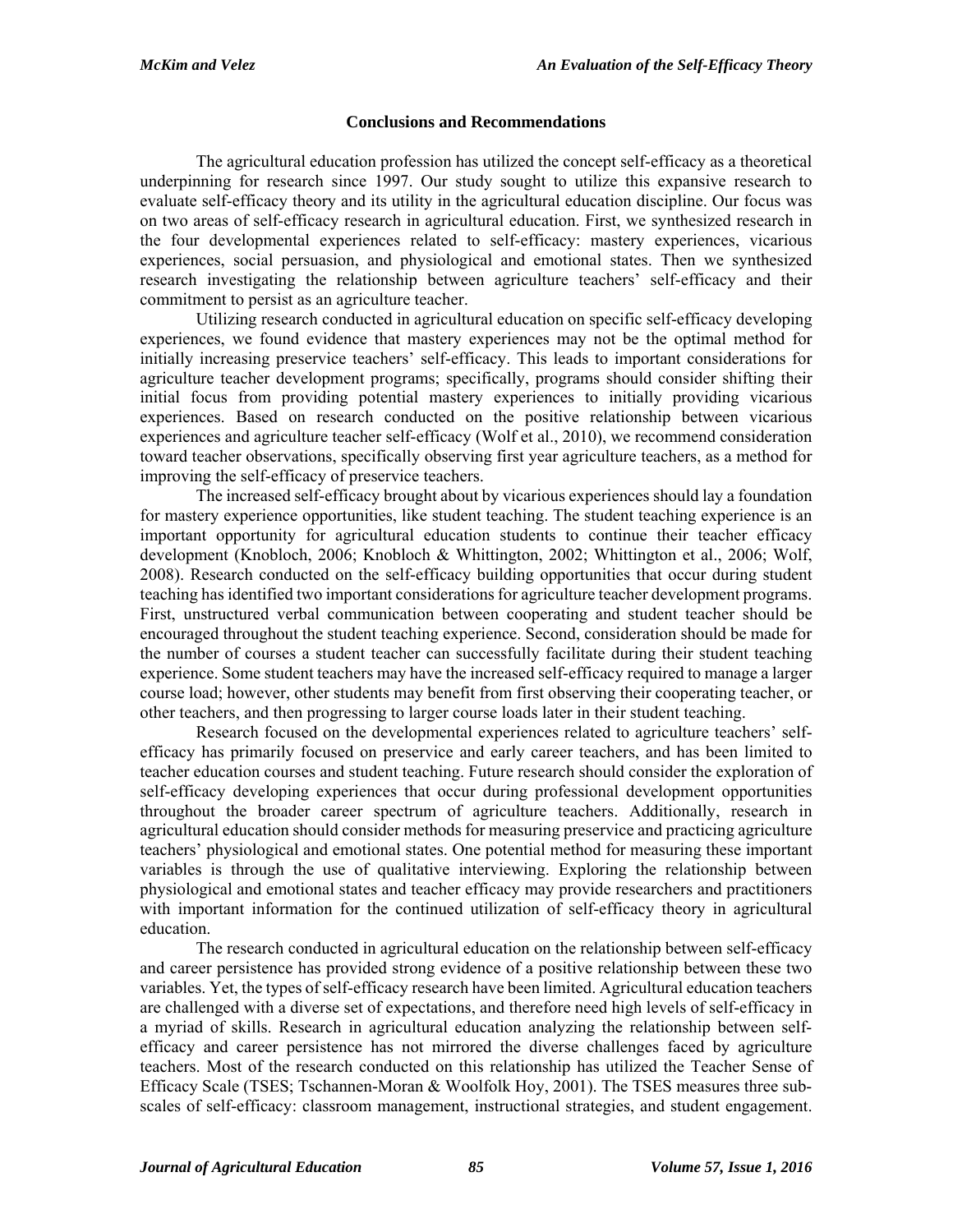While these are essential skills for the success of agriculture teachers, future research should consider the use of agricultural education specific self-efficacy instruments, like the instrument developed by Wolf in 2008, which measures teaching efficacy in classroom instruction, FFA, and SAE. Furthermore, consideration should be given for additional areas of self-efficacy such as: STEM education, program management, leadership development, and laboratory facilitation.

 Through this analysis, we identified the majority of research exploring the outcomes of self-efficacy focused on the relationship between an agriculture teacher's self-efficacy and career commitment. However, the literature in agricultural education remains silent on additional outcomes of teacher self-efficacy (e.g., instructional success, student learning, professional innovation). While we feel continued research on the relationship between self-efficacy and career commitment is warranted, we also feel expanding the research to explore agriculture teachers' selfefficacy and additional outcomes would further our understanding of the importance of teacher self-efficacy in the agricultural education discipline.

 Research in agricultural education using self-efficacy theory has yielded important insight into the development of self-efficacy and the relationship between self-efficacy and career persistence. Our comprehensive synthesis of this literature identified a number of important considerations to the implementation of this theory in agricultural education research and teacher development. Additionally, areas for future exploration were identified that would continue the refinement of this theory in the agricultural education discipline. Our final recommendation is for the continued investigation of the theoretical foundations for agricultural education research and practice. We must acknowledge as a discipline that the teachers and learners involved in agricultural education today are different than those involved when these theories were first established. Therefore, continued evaluations of these theories will help to redefine our theoretical roots to meet the challenges and opportunities faced by current agriculture students and teachers.

## **References**

- Aschenbrener, M. S., Garton, B. L., & Ross, A. L. (2010). Early career agriculture teachers' efficacy toward teaching students with special needs. *Journal of Agricultural Education, 51*(4), 105-117. doi: 10.5032/jae.2010.04105
- Bandura, A. (1977a). *Social learning theory.* Englewood Cliffs, NJ: Prentice-Hall.
- Bandura, A. (1977b). Self-efficacy: Toward a unifying theory of behavioral change. *Psychological Review, 84*(2), 191-215. doi:10.1037/0033-295X.84.2.191
- Bandura, A. (1986). *Social foundations of thought and action: A social cognitive theory.*  Englewood Cliffs, NJ: Prentice-Hall.
- Bandura, A. (1997). *Self-efficacy: The exercise of control.* New York, NY: W.H. Freeman.
- Berg, B. L. (2007). *Qualitative research methods for the social sciences* (6th ed.). Boston, MA: Pearson Education, Inc.
- Blackburn, J. J., & Robinson, J. S. (2008). Assessing teacher self-efficacy and job satisfaction of early career agriculture teachers in Kentucky. *Journal of Agricultural Education, 49*(3), 1-11. doi: 10.5032/jae.2008.03001
- Brownell, M. T., & Pajares, F. (1999). Teacher efficacy and perceived success in mainstreaming students with learning and behavior problems. *Teacher Education and Special Education Journal, 22*(3), 154-164. doi: 10.1177/088840649902200303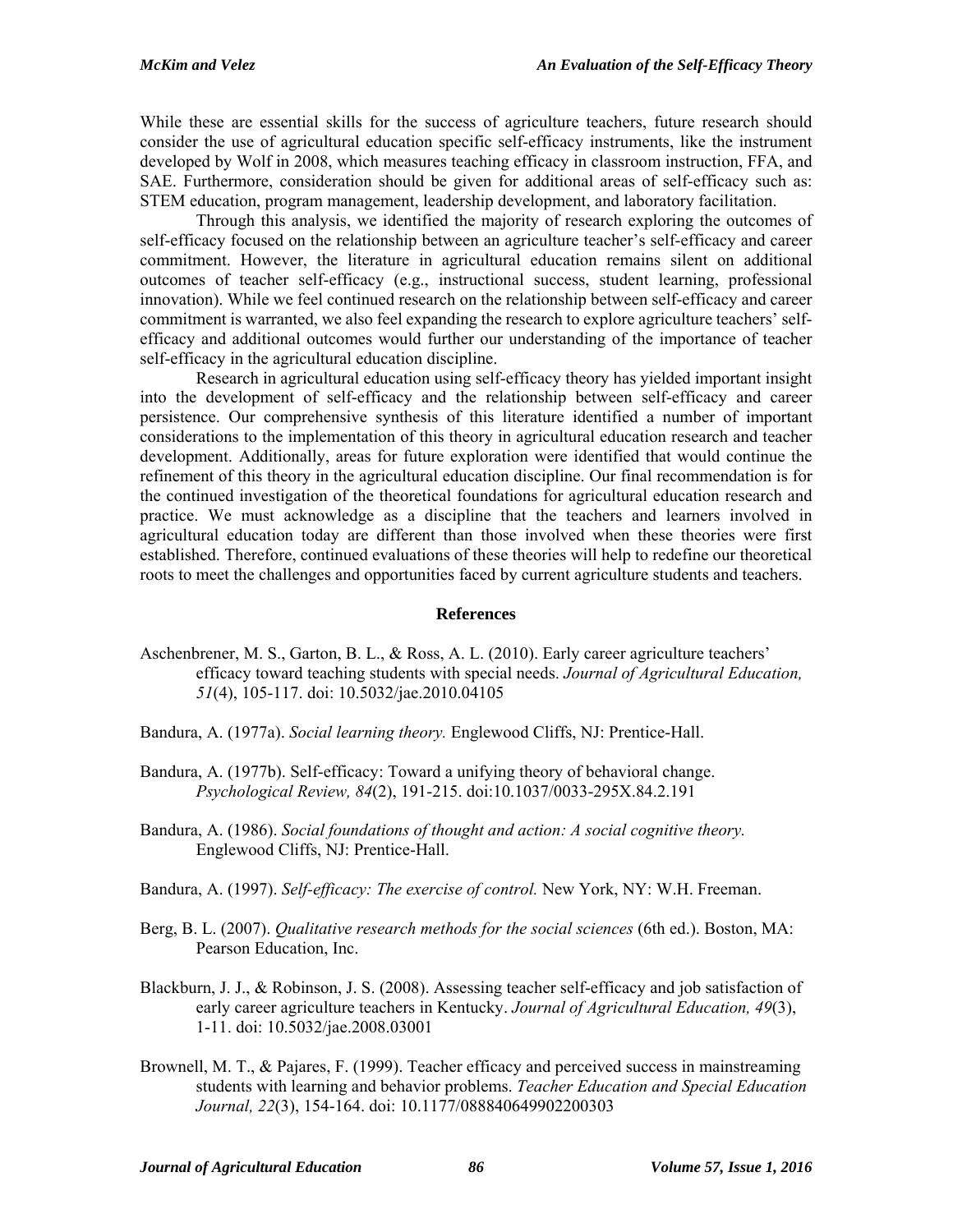- Burris, S., McLaughlin, K. E., McCulloch, A., Brashears, T., & Fraze, S. (2010). A comparison of first and fifth year agriculture teachers on personal teaching efficacy, general teaching efficacy and content efficacy. *Journal of Agricultural Education, 51*(1), 22-31. doi: 10.5032/jae.2010.01022
- Darling-Hammond, L. (1999). *Teacher quality and student achievement: A review of state policy evidence.* Seattle, WA: Center for the Study of Teaching and Policy.
- Doerfert, D. L. (Ed.) (2011). *National research agenda: American Association for Agricultural Education's research priority areas for 2011-2015.* Lubbock, TX: Texas Tech University, Department of Agricultural Education and Communications.
- Duncan, D., & Ricketts, J. C. (2006). Total program efficacy: A comparison of traditionally and alternatively certified agriculture teachers. *Proceedings of the Southern Region American Association for Agricultural Education Conference, Orlando, FL,* 409-419.
- Edgar, D. W., Roberts, T. G., & Murphy, T. H. (2007). Structured communication: Effects on teaching efficacy of student teachers. *Proceedings of the North Central Region American Association for Agricultural Education Conference, Columbia, MO,* 17-31.
- Hamilton, R. L., & Swortzel, K. A. (2007). Assessing Mississippi AEST teachers' capacity for teaching science integrated process skills. *Journal of Southern Agricultural Education Research, 57*(1), 1-12.
- Harlin, J. F., Roberts, T. G., Briers, G. E., Mowen, D. L., & Edgar, D. W. (2007). A longitudinal examination of teaching efficacy of agricultural science student teachers at four different institutions. *Journal of Agricultural Education, 48*(3), 78-90. doi: 10.5032/jae.2007.03078
- Hartfield, K. N. (2011). *Perceived levels of teacher self-efficacy among secondary Arizona agricultural education teachers.* (Unpublished master's thesis). University of Arizona, Tucson.
- Hoy, W. K., & Woolfolk, A. E. (1993). Teachers' sense of efficacy and the organizational health of schools. *The Elementary School Journal, 93*(4), 356-372. doi: 0013-5984/93/9304- 0002801.00
- Jansen, D. J. (2007). *Validation of an instrument for mathematics teaching efficacy of pacific northwest agricultural educators*. (Unpublished doctoral dissertation). Oregon State University, Corvallis.
- Johnson, D. M. (1989). *Agricultural mechanics laboratory management competencies: Perceptions of Missouri agriculture teachers concerning importance and ability.* (Unpublished doctoral dissertation). University of Missouri, Columbia.
- Kantrovich, A. J. (2010). *A national study of the supply and demand for teachers of agricultural education from 2006-2009*. American Association for Agricultural Education.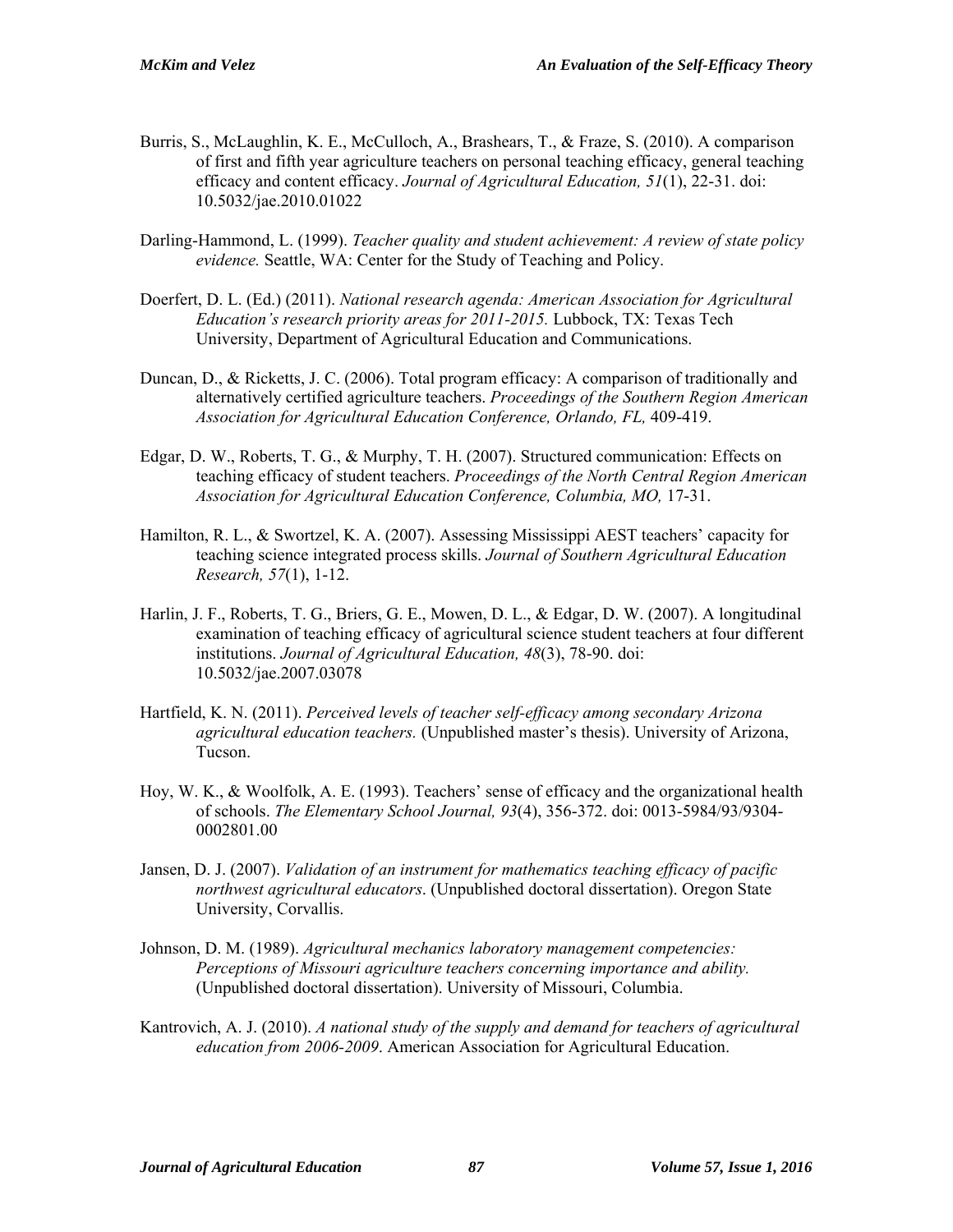- Knobloch, N. A. (2001). The influence of peer teaching and early field experiences on teaching efficacy beliefs of preservice educators in agriculture. *Proceedings of the National Agricultural Education Research Conference, New Orleans, LA, 28,* 119-131.
- Knobloch, N. A. (2002). *Exploration of effects caused by the first ten weeks of the school year on teacher efficacy of student teachers and novice teachers in agricultural education in Ohio*. (Unpublished doctoral dissertation). The Ohio State University, Columbus.
- Knobloch, N. A. (2006). Exploring relationships of teachers' sense of efficacy in two student teaching programs. *Journal of Agricultural Education, 47*(2), 36-47. doi: 10.5032/jae.2006.02036
- Knobloch, N. A., & Whittington, M. S. (2002). Novice teachers' perceptions of support, teacher preparation quality, and student teaching experience related to teacher efficacy. *Journal of Vocational Education Research, 27*(3), 331-341.
- Knobloch, N. A., & Whittington, M. S. (2003a). Differences in teacher efficacy related to career commitment of novice agriculture teachers. *Journal of Career and Technical Education, 20*(1), 1-11.
- Knobloch, N. A., & Whittington, M. S. (2003b). The influence of the initial ten weeks of the school year of novice teacher efficacy in agricultural education. *NACTA Journal, 47*(4), 16-21.
- Kuhn, T. S. (2012). *The structure of scientific revolutions* (4th ed.). Chicago, IL: The University of Chicago Press.
- McKim, B. R., & Saucier, P. R. (2013). A 20-year comparison of teachers' agricultural mechanics laboratory management competency. *Journal of Agricultural Education, 54*(1), 153-166. doi: 10.5032/jae.2013.01153
- Riggs, I., & Enochs, L. (1990). Towards the development of an elementary teacher's science teaching efficacy belief instrument. *Science Education, 74*(2), 625-637.
- Roberts, T. G., Harlin, J. F., & Ricketts, J. C. (2006). A longitudinal examination of teaching efficacy of agricultural science student teachers. *Journal of Agricultural Education, 47*(2), 81-92. doi: 10.5032/jae.2006.02081
- Roberts, T. G., Harlin, J. F., & Briers, G. E. (2008). Peer modeling and teaching efficacy: The influence of two student teachers at the same time. *Journal of Agricultural Education, 49*(2), 13-26. doi: 10.5032/jae.2008.02013
- Roberts, T. G., Mowen, D. L., Edgar, D. W., Harlin, J. F., & Briers, G. E. (2007) Relationships between personality type and teaching efficacy of student teachers. *Journal of Agricultural Education, 48*(2), 92-102. doi: 10.5032/jae.2007.02092
- Rocca, S. J., & Washburn, S. G. (2006). Comparison of teacher efficacy among traditionally and alternatively certified agriculture teachers. *Journal of Agricultural Education, 47*(3), 58-69. doi: 10.5032/jae.2006.03058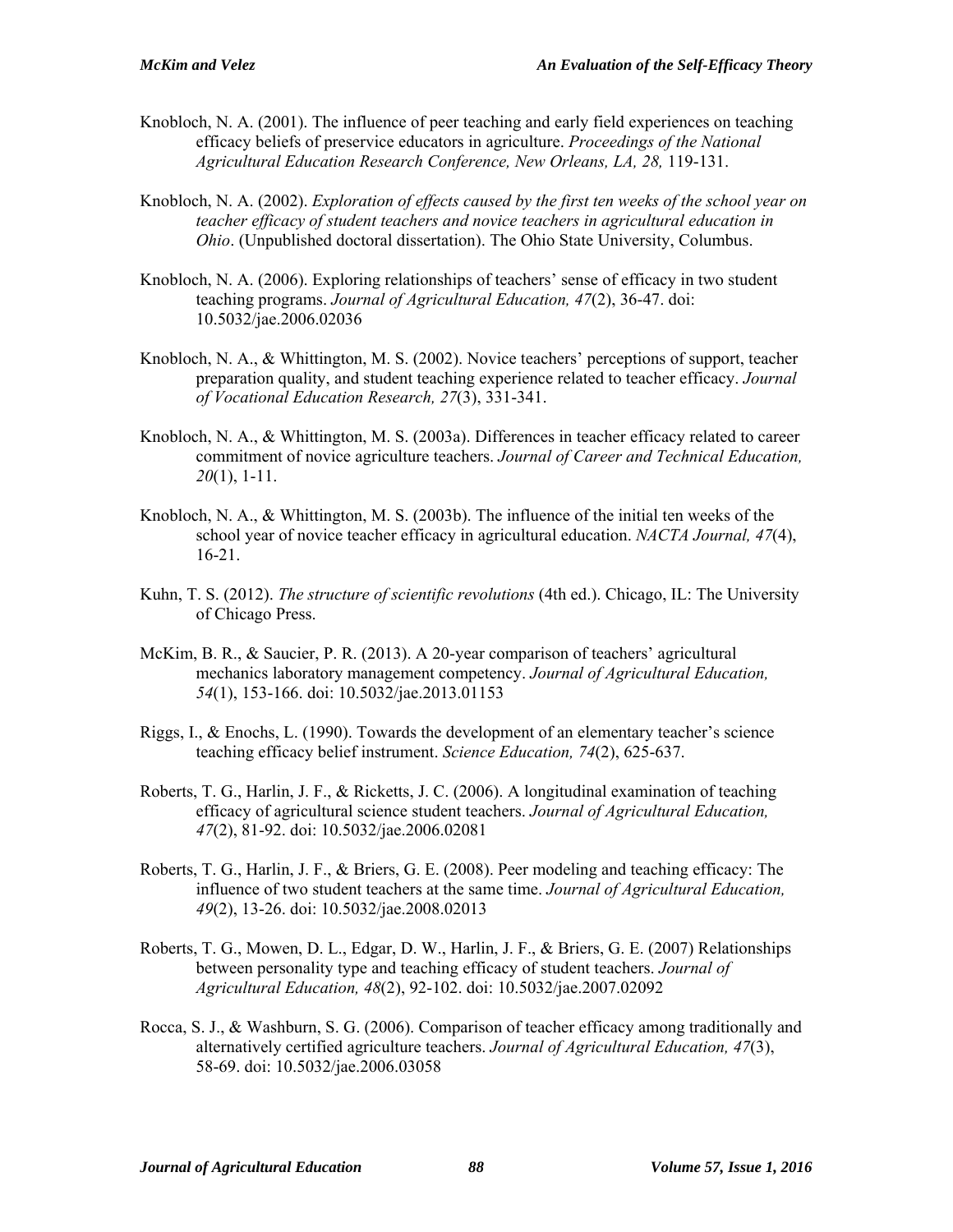- Rodriguez, J. F. (1997). *Self-efficacy of preservice and beginning agricultural education teachers in Ohio.* (Unpublished doctoral dissertation). The Ohio State University, Columbus.
- Stripling, C. T., Ricketts, J. C., Roberts, T. G., & Harlin, J. F. (2008). Preservice agricultural education teachers' sense of teaching self-efficacy. *Journal of Agricultural Education, 49*(4), 120-130. doi: 10.5032/jae.2008.04120
- Stripling, C. T., & Roberts, T. G. (2012). Florida preservice agricultural education teachers' mathematics ability and efficacy*. Journal of Agricultural Education, 53*(1), 109-122. doi: 10.5032/jae.2012.01109
- Stripling, C. T., & Roberts, T. G. (2013a). Investigating the effects of a math-enhanced agricultural teaching methods course. *Journal of Agricultural Education, 54*(1), 124-138. doi: 10.5032/jae.2013.01124
- Stripling, C. T., & Roberts, T. G. (2013b). Effects of mathematics integration in a teaching methods course on self-efficacy of preservice agricultural education teachers. *Journal of Agricultural Education, 54*(2), 114-129. doi:10.5032/jae.2013.02114
- Stripling, C. T., & Roberts, T. G. (2013c). Exploring relationships between presage variables of Florida preservice agricultural education teachers related to teaching contextualized mathematics. *Journal of Agricultural Education, 54*(4), 73-91. doi:10.5032/jae.2013.04073
- Swan, B. G. (2005). *The relationship between the 2004 Ohio State University Agricultural Education student teachers' learning style, teacher heart, and teacher sense of efficacy.* (Unpublished doctoral dissertation). The Ohio State University, Columbus.
- Swan, B. G., Wolf, K. J., & Cano, J. (2011). Changes in teacher self-efficacy from the student teaching experience through the third year of teaching. *Journal of Agricultural Education, 52*(2), 128-139. doi: 10.5032/jae.2011.02128
- Tschannen-Moran, M., & Woolfolk Hoy, A. (2001). Teacher efficacy: Capturing an elusive construct. *Teaching and Teacher Education, 17*, 783-805. doi: 10.1016/S0742- 051X(01)00036-1
- Tschannen-Moran, M., Woolfolk Hoy, A., & Hoy, W. K. (1998). Teacher efficacy: Its meaning and more. *Review of Education Research, 68*(2), 202-248. doi: 10.3102/00346543068002202
- Wheeler, J., & Knobloch, N. A. (2006). Relationship of teacher and program variables to beginning agriculture teachers' sense of efficacy. *Proceedings of the National Agricultural Education Research Conference, Charlotte, NC, 33,* 590-600.
- Whittington, M. S., McConnell, E., & Knobloch, N. A. (2006). Teacher efficacy of novice teachers in agricultural education in Ohio at the end of the school year. *Journal of Agricultural Education, 47*(4), 26-38. doi: 10.5032/jae.2006.04027
- Wolf, K. J. (2008). *Agricultural education teacher self-efficacy: A descriptive study of beginning agricultural education teachers in Ohio.* (Unpublished doctoral dissertation). The Ohio State University, Columbus.